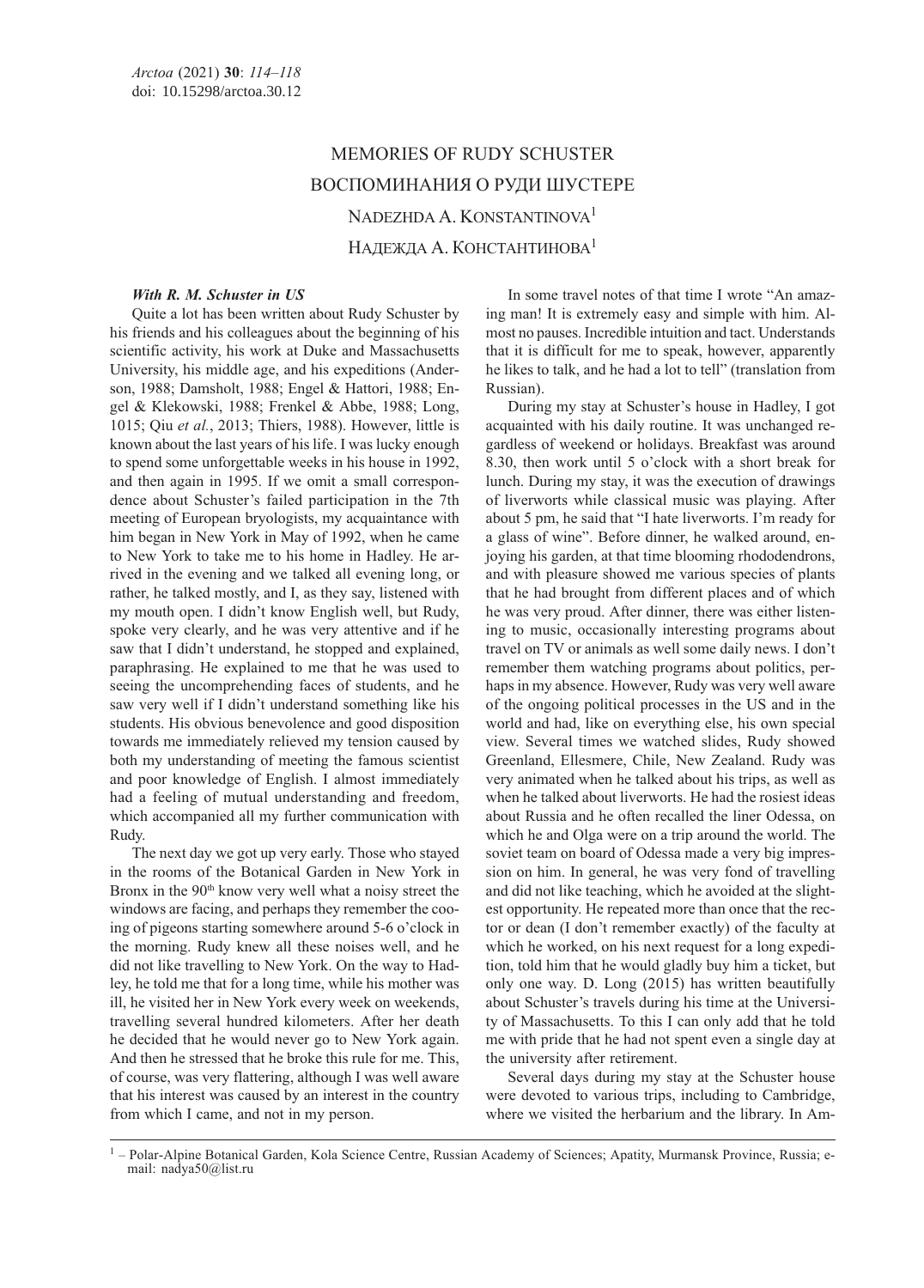

herst, Rudy showed me his former office and the concert hall. And in Conway, at his dacha (Fig. 1) he showed me sites well known to me from his "The Hepaticae and Anthocerotae of North America east of the hundredth meridian", in which the lists of studied specimens contain a lot from Conway. I have managed to collect many species, in the habitats indicated in these famous books and in particular, I have collected Schuster's Pellia megaspora in the type locality. This year we sequenced that

Fig. 1 Rudy Schuster and his first wife Olga Schuster in the country house in Conway, 1992.

on the radio and listened to the classical music channel. His knowledge and comments of composers and performers showed his deep understanding and broad musical horizons. No less interesting were his notes about the vegetation, landscapes, flora and the history of flora formation of the places we passed.

It is difficult for me to believe in the widespread opinion about Rudy's rudeness and inhospitality, which, of course, he himself had heard about. Obviously, this hurted him a little, because he tried to explain it to me. He told me a story about how a lady from somewhere in Europe suddenly came to him with a request to help in identifying her collection and to which he rather sharply told that he did not have time to do this and did not communicate with her in spite she told that she came specially to visit him. Explaining was obvious enough; he didn't have much time left to live and he didn't have time to complete what no one else will do, so he couldn't waste time identifying some obscure collections. I never forget this, his rather obvious explanation as well as one of his oft-repeated expressions: "one has to choose!"

There is a popular opinion that Schuster had no students. His only official PhD student was Barbara Tiers. I want to debunk this completely incorrect idea. I believe that most modern hepaticologists are more or less his students, since any scientist engaged in the study of regional flora in North America, Europe or Russia on a serious level cannot do without his six-volume the Hepaticae and Anthocerotae of North America east of the hundredth meridian. For the Southern Hemisphere, his numerous works on liverworts of this hemisphere are no less significant, including three volumes of the unfinished series of books Austral Hepaticae with the third volume came out after his death at the end of 2021 thanks

specimen, which is well preserved. It really differs molecularly from Pellia endiviifolia.

During several trips in Massachusetts, Rudy showed me typical New England houses (photo by Schuster), told about architecture and the history and formation of the US, which he knew perfectly. In the car, during long journeys, he always turned

Fig. 2 Rudy Schuster in New England, 1992.

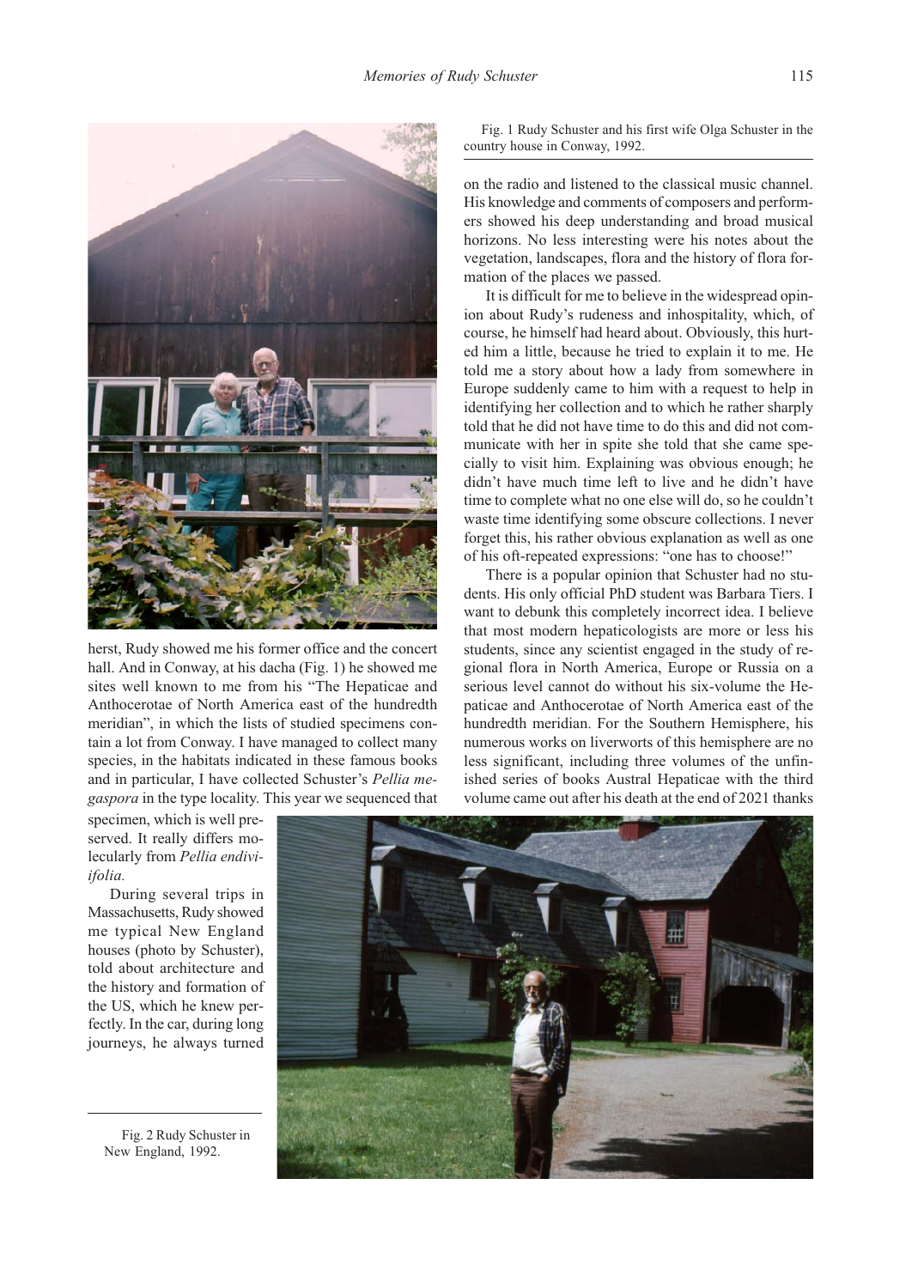

Fig. 3 Diana Horton, Rudy Schuster and Terry O'Brien in Alaska, 1992.

to efforts of efitorial board including Matt von Konrat, Anders Hagborg, David Glenny and John Engel. Especially great is his role in the formation of modern hepaticology in Russia. The founder of the modern school of Russian hepaticologists, R.N. Schljakov, was greatly influenced by his works, although he revised and changed Schuster's system, mainly in relation to the volume of taxa, understanding many of them in a narrow sense.

As for me, along with Schuster's books, at least some parts of which I knew close to the text, the direct communication with Rudy had a huge impact on my work. One of his principles seems to me to deserve special mention. He repeated many times that fast identification of specimens without detailed study under microscope leads to incorrect identifications and does not allow "understanding and feeling" the species. Only a thorough study of the entire specimen, including drawing details, makes it possible to correctly identify the species, and a detailed study and description of many specimens of the species leads to understanding of its variability and gives the "feeling" of the species. The great value of his works lies precisely in the descriptions of single specimens especially that "do not fit well" in the description of species. He repeated many times with pride that, unlike many other researchers, it is difficult to find his incorrect identifications in herbaria. And indeed it is. Naturally, he did not avoid mistakes either, but he had them many times less than others.

Another feature characteristic for the specimens identified by him is that he identified all or almost all species in multi-species specimens, what is rarely seen in herbariums.

### R. M. Schuster in Russia

The seventh meeting of bryologists of Eastern Europe was decided to be held in Kirovsk (Murmansk region, Russia) at the suggestion of R. Grolle. The meet-

ing was to be held in August 1990. I sent invitations to bryologists not only from Eastern but Western Europe as well as America, including an invitation to Schuster, but I didn't expect to get an answer from him. It's hard to describe how excited I was when I got a response from Rudy that he would like to come. Moreover, Schuster sent an abstract called "Rates of evolution and times of differentiation of Arctic Hepaticae: some speculations" (Schuster, 1990), which was published in the Abstracts of that meeting. However, later he wrote to me that he unfortunately would not be able to come, although he really wanted to visit Russia. It happened four years later, in 1994, when he was able to come to Russia. On this trip he visited Moscow, St. Petersburg and, of course, Murmansk Province. He often mentioned in our conversations during my stay in his house in Massachusetts that he was very interested in learning the customs and peculiarities of the countries he visited. And on this trip to Russia, he managed to see and understand a lot about Russia. In his letter to me, along with his inherent humour, he thanks me for being for him "unpaid Intourist Guide" and that "looking at the Kodachromes, I am impressed, each time, what a strange and wonderful land Russia is: being there, after some days, it all become "normal" – but, at this distance, I realize it is very different". And later: "indeed, the "evil empire" is a very nice place."

I actually tried to show Schuster Russia as it was at that time, not through the eyes of an "intourist". He felt it immediately upon arrival to Moscow at Sheremetyevo airport. I don't remember why we decided to go to my apartment by bus and subway but not by taxi. It was most likely his wish, because he was very interested in how people live in the country. It was terribly hot in Moscow and the bus was full of people and because of the repair of the road, the trip to the subway took an incredibly long time. But Rudy, standing in a crowd of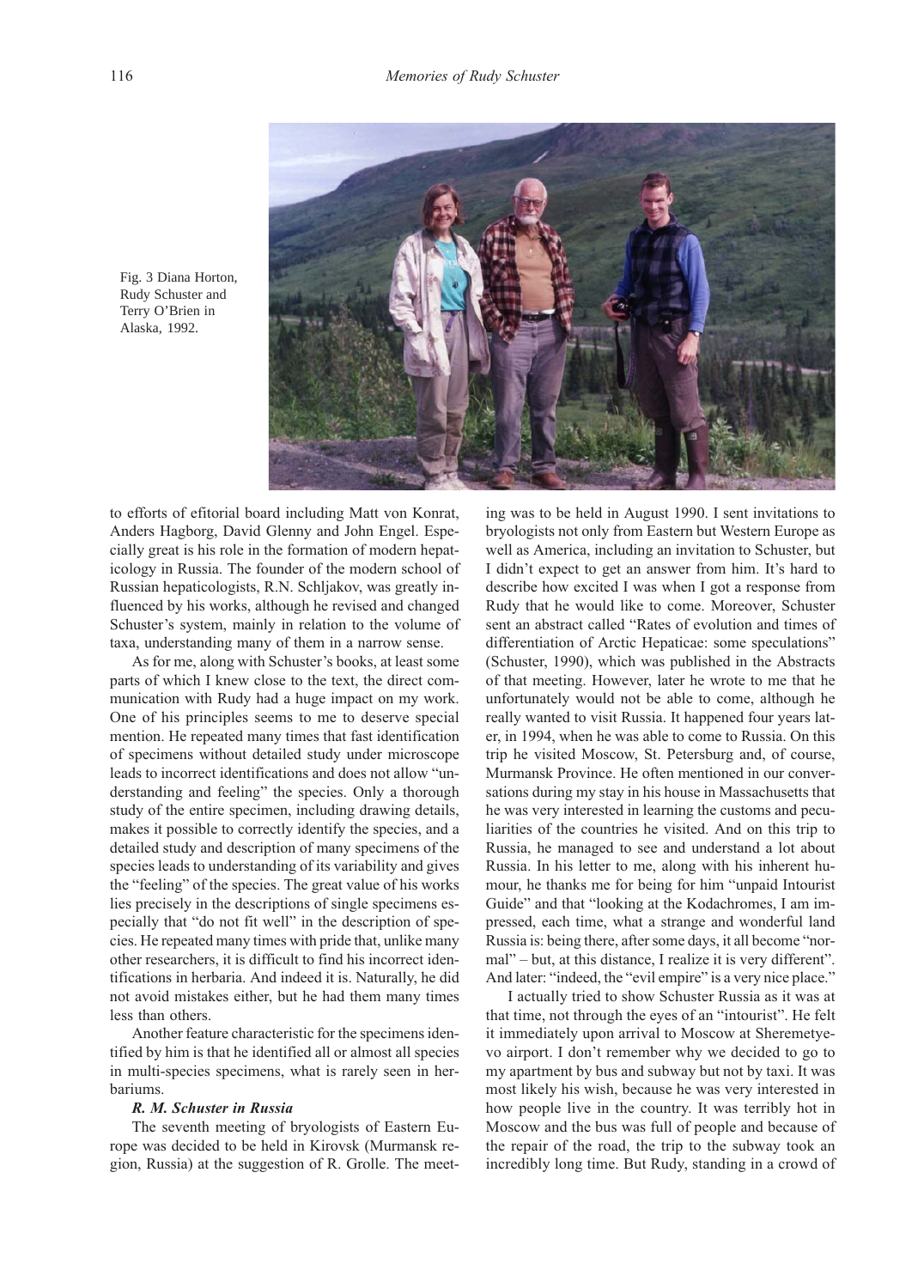people, joked, recalling his experience of being in different countries.

The most memorable moments of Rudy's stay in Moscow and St. Petersburg were several. Rudy loved and was a connoisseur not only of music, which is well known, but also of literature, painting and architecture. Therefore, in Moscow and St. Petersburg, he wanted to see the most famous architectural attractions. Most of all, he was struck by the Cathedral Square of the Kremlin, which, according to his expression, he can only compare with the Vatican in Rome in terms of its impact on him.

In St. Petersburg we went to a good classical ballet, for which I managed to buy cheap tickets, somewhere on a balcony or an amphitheatre, I don't remember. However, being a big fan of the theatre myself, and often visiting theatres, I knew that there are almost always empty seats in the front rows of the stalls, even in a crowded hall. I explained this to Rudy and offered to try, to which he eagerly agreed. We guessed surprisingly accurately and watched the whole performance, sitting in the central seats in the first row. It is difficult to describe the joy of Rudy, who admired everything, that almost with the cheapest tickets, we sat on the most expensive seats. I do not know what he enjoyed more – the ballet or watching it from one of the on the most expensive seats, having almost the cheapest ticket.

Having arrived to the Murmansk region in 1994, Rudy said that he would not collect liverworts, since he would not have time to identify even previously collected specimens. But he really wanted to see the landscapes and vegetation and see the habitats of liverworts in the Murmansk region. Being already nearly 73 years old, he calmly overcame a rather difficult route through the Yuksporlak pass, where on the pass he could not resist collecting a number of Arctic-montane species and where he found Peltolepis quadrata, which had not been previously recorded for Khibiny Mts. But you should have seen his burning eyes at the sight of huge populations of Hygrobiella laxifolia along the bank of a stream flowing rapidly from the mountains and to hear his exclamations of "What a good material! I should collect!" And I heard similar exclamations many more times during our trips around the Murmansk Province. As a result, Rudy left Russia with a large number of collected specimens.

After several excursions to the Khibiny Mts, we went to the White Sea coast. The first place we visited was the Turiy Peninsula. I still remember with horror, very steep cliffs along the coast, on which we climbed in search of interesting species. But Rudy did not pay attention to the danger of falling off the cliff, but when we began to descend from the cliffs, I was terrified, and only prayed to God that he would descend safely. Then we continued our trip along the coast of the White Sea towards the ancient village of Varzuga, stopping in the places that interested us the most. We had to spend the night in tents and decided to stay in some pleasant place. However, when we

stopped at a picturesque place near the village of Olenitsa, it turned out that there were so many mosquitoes, that we had dinner very quickly and decided to go straight to Varzuga, which was still about a hundred kilometers off-road, but, however, there was the house where we could spend the night. We travelled in a large crossover van with a high cross-country ability. The windows in the back were very small, and there was only one passenger seat in the cab. Naturally, I suggested this place to Rudy, because there was a good view of the area from there. However, there was practically no road to Varzuga, in the sense that this word means in Europe. Moreover, part of the way layed on the sand of the tidal strip. In this case, the biggest danger was getting stuck in the sand in the tidal lane, which had happened to the car we met, which we tried to pull out with our powerful crossover, but could not, and whose driver got into our car, leaving his car to the waves. After a while, Rudy said that he'd better move to the back because he could not look at what was called a "road" without horror. On the way back, which took place in the afternoon the next day, we stopped in a small canyon with a small river, the banks of which were made of red Tersk sandstone. Here Rudy collected one species from the genus Lophozia, which he wanted to describe as new. He made a description of the species, and almost completely prepared the article with several tables of drawings to it. The description of the species and xerox copies of two plates of drawings he sent to me. However, due to some problems with xerox copying, the third plate was not sent. In the letter to me Rudy wrote: "I finally had to study a schizotype of *L. murmanica*, and made a plate of thus; it is not L. schljakoviana (the new species, my addition). I drew two plates of this: it is not a Protolophozia, but does not fit well into subg. *Lophozia*; but it is surely new." Unfortunately I never received the third plate and the paper was not finished.

Upon returning to Kirovsk, Rudy asked me to give a few dollars to the driver so that he could buy more musical CDs for himself, since the driver listened all the time to the same disc during the trip. It should be clarified that drivers in Russia often listen to music recordings, perhaps in order not to fall asleep on the road. Basically, it is diverse and often quite vulgar pop music. And only then I did realize what a test it was for Rudy, a great connoisseur and lover of classical music, to listen to repetitive pop music for several hours.

In conclusion, a few words about Rudy's apparently last major expedition to New Zealand, which I only know about from his letter which gives a vivid idea of how Rudy worked. In the letter to me (November 1, 1994) written immediately after returning from New Zealand, he wrote: "I am still tired from the long flight – and two months of intensive travel  $+$  research  $-$  all day collecting, usually in the mountains, and 4-6 hours every evening at the microscope. I am getting too old for such a stupid schedual". And a little further in the same letter: "While